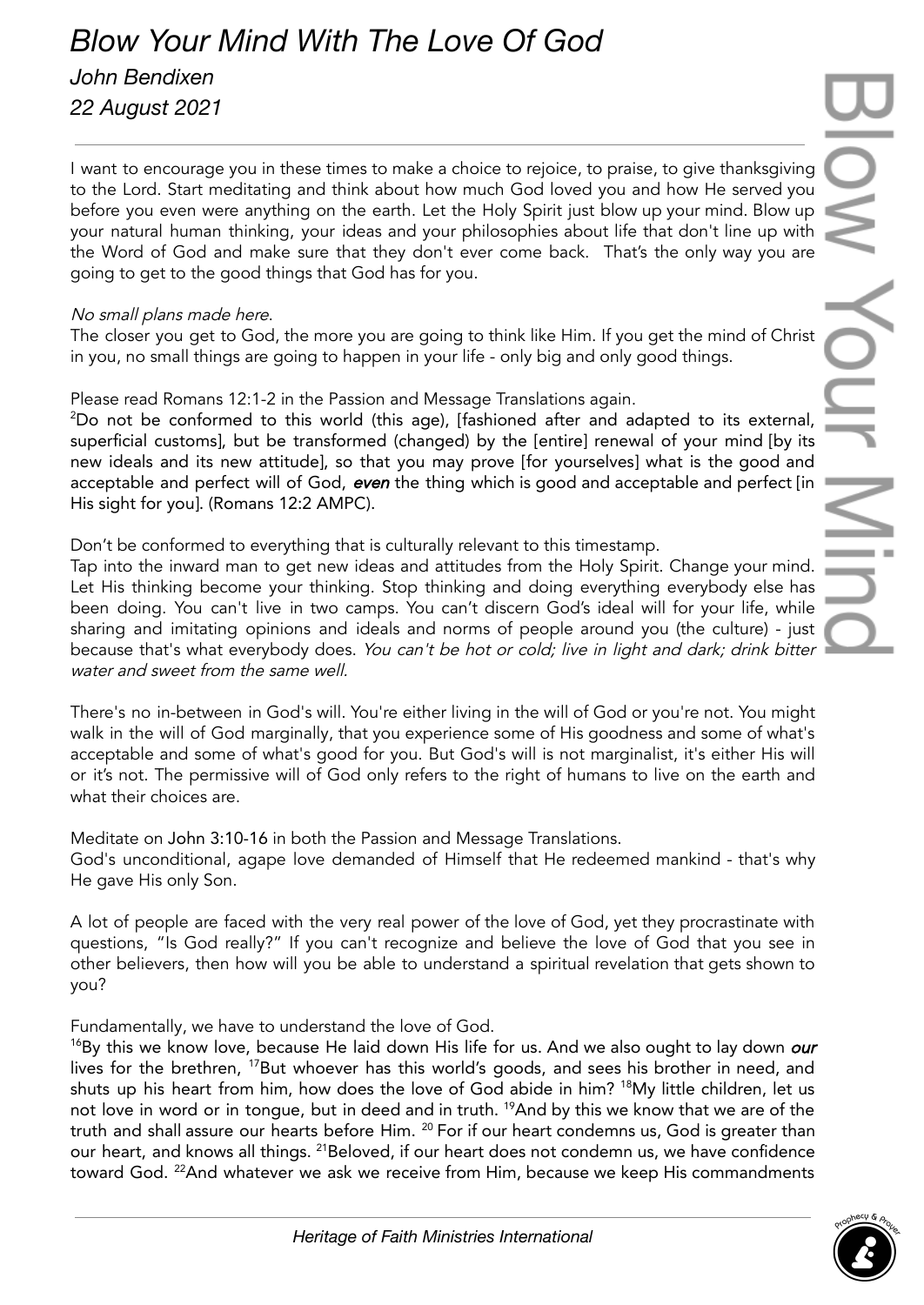and do those things that are pleasing in His sight.  $^{23}$ And this is His commandment: that we should believe on the name of His Son Jesus Christ and love one another, as He gave us commandment (1 John 3:16-23 NKJV).

This passage of scripture liberated Pastor John's spirit to serve God in faith, with everything he's got. It literally blew up his limitations and distrust or his lack of wanting to give his everything to God. By this truth that God loves us and laid down His life for us, we can assure our hearts before Him.

We have an assurance. Whatever is happening in your life, assure your heart, because God's love is there for you. You don't have to do something extravagant to earn it. You don't have to do something special to get it. He's already picked you for His love, by His love.

Your heart would condemn you if you have a lack of assurance. Why would you have a lack of assurance? Maybe I'm not perfect enough? Maybe I'm not good enough? Maybe I haven't done enough. Maybe I haven't confessed enough? Maybe I haven't prayed enough? Maybe I did something wrong? Assure your heart that God loves you because He died for you. But if your heart for some reason is lacking confidence, tell it to be quiet, because God is greater than your heart and He knows all things.

This should blow your mind knowing there's nothing more you can do in your life to get God's approval on anything. He already approves of you!

It is in human nature to examine reasons why you might not be getting results. Asking, "What do I have to do to get God to actually come through for me?" God is greater than everything that your conscience or your confidence could tell you that you can't get.

Receive what God gives you, take it and go for it. You can go anywhere with your faith and God will back you. This is not about how much sin you have or don't have in your life, because there's no level of perfection you can ever achieve in your life that can get better results for you. It's how much you choose to keep loving Him and keep walking with Him. You've got Jesus in you. You love Him. Go for it.

We have confidence, complete assurance and boldness before God. We don't ever have to doubt God with our faith. We can always know that He will come through for us. Our biggest challenge in life is whether we have the endurance to stay the course and stay the distance.

Only you can separate you from the love of God. That is your choice.

<sup>38</sup>For I am persuaded that neither death nor life, nor angels nor principalities nor powers, nor things present nor things to come, <sup>39</sup>nor height nor depth, nor any other created thing, shall be able to separate us from the love of God which is in Christ Jesus our Lord. (Romans 8:38-39 NKJV). (Meditate on the Message and Passion Translation as well).

A revelation of the love of God in your heart sustains you through everything.

<sup>22</sup>Let us draw near, let us draw near to God, with a true heart in full assurance of faith, having our hearts sprinkled, sprinkled from an evil conscience and our bodies washed with pure water (Hebrews 10:22 NKJV).

It's an evil performance related conscience that says, "If I do A to Z, I'll get a result" or "If I do one plus one I will get to two".

God says, "I've already done the one plus one, I've already done the <sup>A</sup> to <sup>Z</sup> for you; there's nothing more you can do. You must just accept that that's it, it's done."